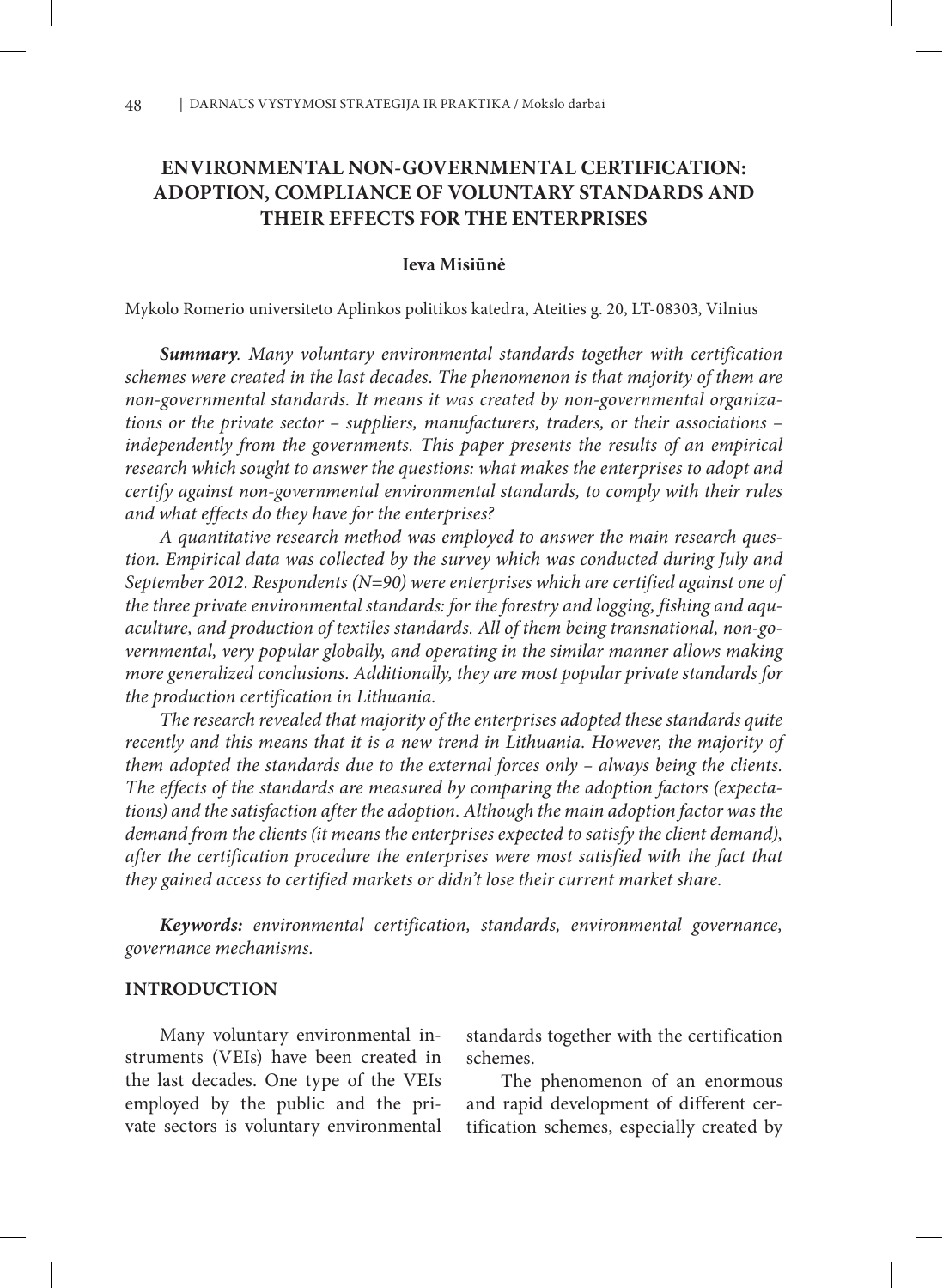the private sector itself<sup>8</sup>, has emerged in the last decade. According to the biggest database more than 400 voluntary environmental standards have been created for the different industry sectors. (Ecolabelindex, 2012) Some of the schemes have been created transnationally and their standards encompass global principles and criteria which later supposed to be adopted nationally. It means that non-official environmental rules are implemented voluntarily and widely in geographical terms. An open question remains how the global principles of voluntary environmental standards are implemented nationally? Why and how do local enterprises accept those rules? What is the impact of the standards on their performance?

Therefore, the focus of the research presented in this paper is the adoption, compliance and the effects of the voluntary environmental standards. The aim of the research is to improve the understanding of the adoption and compliance determinants as well as the effects that the standards have.

To meet the research aim, the main research questions are to be answered: what makes the enterprises to adopt and certify against non-governmental environmental standards, to comply with their rules and what effects do they have for the enterprises?

Environmental governance researchers focusing their research on the actors beyond the state, often analyse environmental certification as an example of private voluntary actions within the environmental governance. Scholars have carried out the research studies to explain how these environmental non-governmental certification schemes emerge and what their main drivers are. (See for instance, Bartley 2003; Bartley 2007a and 2007b) There are also studies implemented to evaluate their implications and overall impact on the regulatory arrangements. (See for instance, Auld et al. 2008) However, there are considerably little studies on the adoption and use of such schemes at the country level. The novelty of this research is the idea to analyse how environmental non-governmental certification schemes work at the company level and what are their direct effects rather than how they were created or how they function.

A questionnaire was constructed to explore the adoption and compliance determinants of the different environmental standards. The data retrieved by this instrument helps to understand and to picture the general situation of the use of different voluntary environmental standards in one country. Three environmental non-governmental certification schemes for the forestry, fishery and textile industries were chosen for the analysis. All of them being transnational, nongovernmental, very popular globally, and having the similar functioning allows making more generalized conclusions.

The next chapter presents what is an environmental non-governmental certification in this paper and how it operates. The subsequent chapter presents the research and discusses the results. The chapter is divided into three subchapters

According to the global survey made by the World Resources Institute, only 8 proc. of the organizations that develop ecolabelling schemes were government run. (World Resources Institute (2010) *Global ecolabel monitor 2010. Towards transparency.* Big Room Inc., World Resources Institute)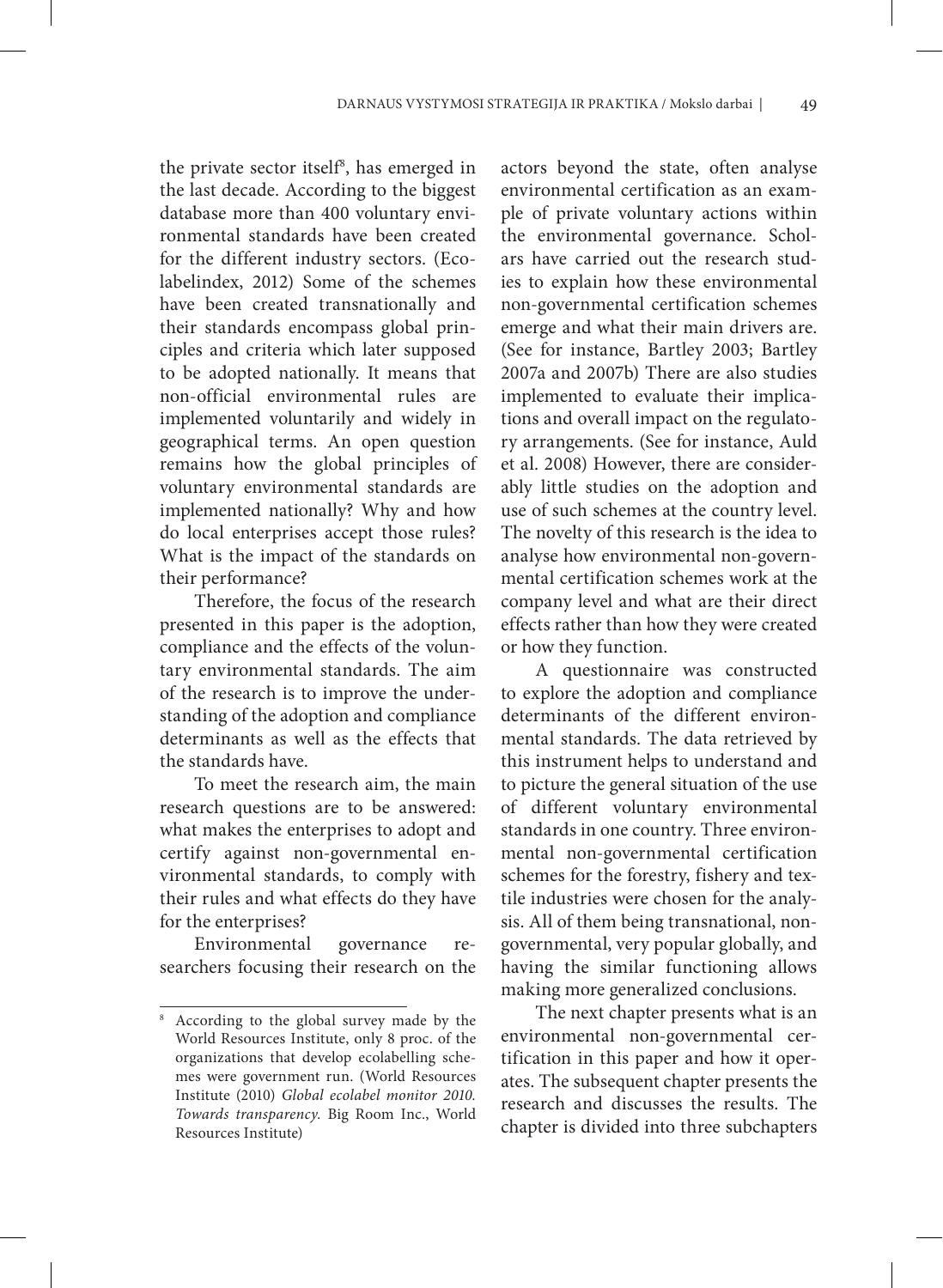to make it easier to follow. The last chapter presents the conclusions.

# **ENVIRONMENTAL NON-GOVERNMENTAL CERTIFICATION**

Environmental certification is a process when the enterprise adopts a standard – agreed rules that makes an economic activity more sustainable – and their compliance is verified (audited) by the third party. After the auditing the enterprise and founding no non-compliances with the requirements the third party issues a certification. Certificate confirms the enterprise's compliance with the standard. Finally, the label on the products is a confirmation sign of the producers' sustainable practices.

Literature-based views on environmental certification vary greatly. Different authors emphasize different aspects of it. Concerning the adoption factors there were quite many studies that analyse the diffusion of certification and its driving forces. Morris and Dunne (2004) give an empirical study on the environmental certification and its impact on the furniture and timber products value chain in South Africa. When analysing the driving forces that push the certification within the South African companies they found it is mostly the requirement from the big foreign retailers. Companies also expected that in this way the big foreign retailers will increase their business and so the demand for the supply will increase as well. There were only minority of the companies that certified due to the environmental concerns and the wish to be publicly recognised for the awareness (Morris and Dunne, 2004, p. 257-258). Similar results are presented in the other

studies. Carlsen and Hansen (2012) present similar results found in Ghana. Also Goyert et. al. (2010) or Perez-Ramirez et. al. (2012) found similar adoption (or uptake) factors of environmental standards when they analysed the certification for fishing and aquaculture.

Comprehensive and interesting literature review on the effects of certification is given by Overdevest and Rickenbach (2006). Here they argue that that certification can operate as one (or more) of the three governance mechanisms defined by previous research and theory. These mechanisms are: a market-based mechanism that provides market advantage; as a learning mechanism that transfer knowledge; and as a signalling mechanism that helps to inform about the firm's practice. The idea to use the three types of mechanisms is used in this paper as well.

#### **RESEARCH RESULTS**

Three transnational environmental non-governmental certification schemes for the forestry and logging, fishing and aquaculture, and production of textiles were chosen for the analysis. All of them being transnational, non-governmental, very popular globally, and operating in the similar manner allows making more generalized conclusions. Additionally, they are most popular private standards for the production certification in Lithuania.

As was mentioned in the text before, the research instrument was created for the quantitative analysis of the selected certified companies. There are 161 enterprise certified against the selected standards in Lithuania. The multi-wave e-mail survey of the certified companies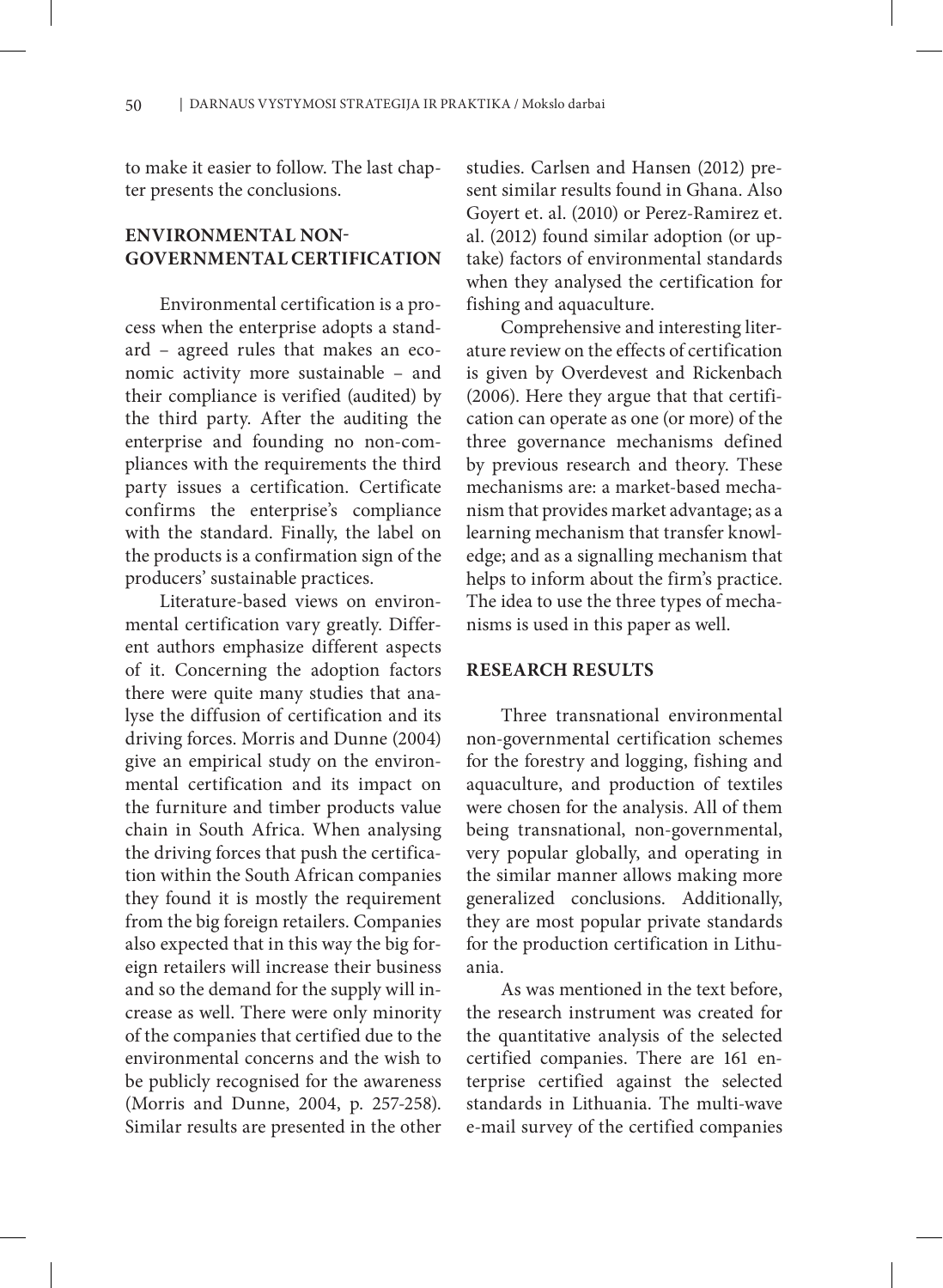was conducted during July and September 2012 ( $N = 161$ ). Respondents from all the certified companies were asked to fill the questionnaire which allows to rate how important the given elements were, for instance, in their decision to become certified. Possible answers ranged from , extremely important to , not at all important' by a series of 5-point Likert scale. More than a half of certificate holders responded to the survey  $(n = 90)$  for a response rate of 56 % and confidence interval 6,92. (See Table 1)

| Certification<br>type | Number and type of the certified<br>enterprises in Lithuania | Number / percentage of<br>respondents from certified<br>enterprises |
|-----------------------|--------------------------------------------------------------|---------------------------------------------------------------------|
| FSC CoC               | 121 Forestry and logging enterprises                         | 69/60%                                                              |
| MSC CoC               | 10 Fishing and aquaculture enterprises                       | 6/60%                                                               |
| Oeko-Tex 100          | 30 Manufacturers of textiles                                 | 15/50%                                                              |
| <b>Total</b>          | 161                                                          | 90/56%                                                              |

The survey collected 63 variables from each respondent, including information about the certificate holder, standard adoption motives, compliance facilitation, as well as effects for the enterprise.

#### **Profile of the respondents**

There were 90 enterprises that responded to the survey. More than 74 % of the certified companies are small or medium-sized enterprises.<sup>9</sup> This can be simply explained that there are fewer large enterprises in Lithuania so they cannot be the main respondents. The least number of respondents are microenterprises. We might think that it is too expensive for these companies to get certified as the price is identified as one of the main

problems as we will see later. Majority of the companies (82,2 %) that are certified are manufacturers. Others are resellers or service providers.

67 % of all the enterprises work longer than 10 years. The least number of certified companies are enterprises in their first 5 years. Again, we can assume that the younger companies see the certification as a too expensive tool for them. However, the certification could be used as an advantage in the fierce competition of the young companies trying to get their market share.

Over 70 % of the companies are certified no longer than 5 years, which means that they are newly certified companies. (MSC and FSC standard valid for 5 years, Oeko-Tex – for 3 years). This indicates that an environmental certification is still very new in Lithuania.

Nearly 40 % of the enterprises export more than 75 % of their certified production. Interesting to note, more than 30 % of the companies export only up to 25 % of their certified production. It means

<sup>9</sup> Sizes of the enterprises are identified according to the Commission recommendation of 6 May 2003 concerning the definition of micro, small and medium-sized enterprises (2003/361/EC) http://eur-lex.europa.eu/LexUriServ/LexUri-Serv.do?uri=OJ:L:2003:124:0036:0041:EN:PDF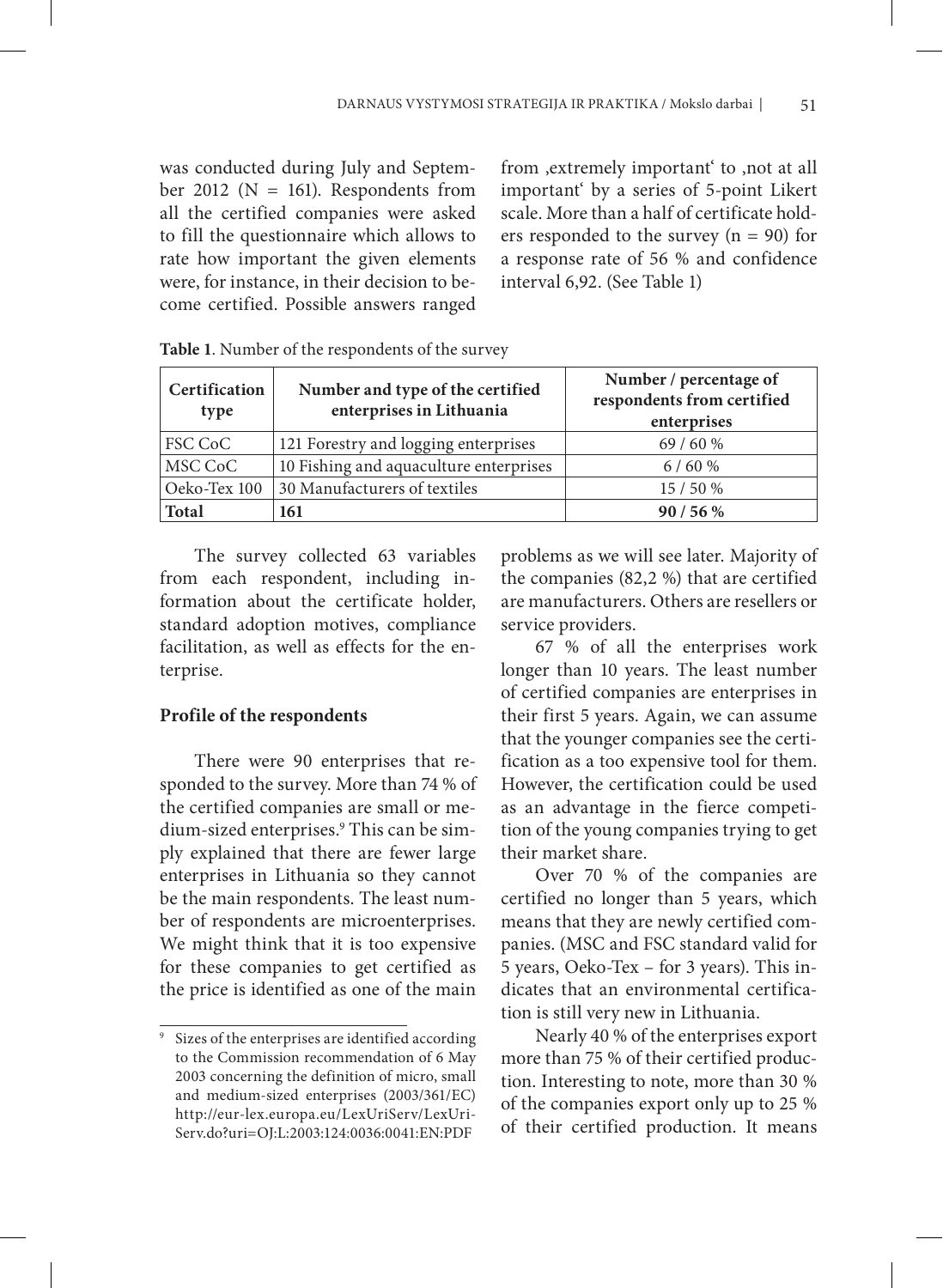that the companies either export a small part of their production or nearly everything. This shows that the companies use certification for very different reasons and geographies (for the local or the international markets).

More than 70 % of the companies said they have never used any other environmental certification type before. Adoption of the FSC, MSC or Oeko-Tex standard was their very first certification. This contrasts with the Western authors which disclosed that this type of certification often is used by the pioneers only. It means by those who are environmentally aware and use some other environmental instruments already. (Prakash and Potoski, 2012) In this case the certification is used by the "laggards". Interesting is the fact that privately created rules are followed by those who have never took care about their environmental performance before. This can be indicated as a positive effect of the privately created environmental standards.

#### **Adoption and compliance factors**

As was identified in the chapter before, the certification has three different mechanisms. Each of these mechanisms performs different functions. In the survey different elements (statements) mean different function. The first mechanism consists of 3 items: (1) New marketing opportunities or a threat to lose market share, (2) Responding to increased client demand and (3) Earning price premiums or improve company performance in other way. These items were interpreted to represent the expectation that certification would give some market advantages. This mechanism tentatively was

labelled as <sub>ya</sub> market-based" mechanism which provides only marketing opportunities for the users of the standard.

The second mechanism has two items: (1) Wish to contribute to the conservation of natural resources (meeting ecological standards), (2) Providing help in meeting regulatory requirements. These two items largely mean that certification will operate as a way to transfer knowledge about the better environmental performance at the company level. So this mechanism is labelled as "*a learning mechanism*" which help to get knowledge for the companies to change their practices into more sustainable or contribute to environment protection.

The last mechanism consist of two items: (1) Wish to improve the company's image by signalling the new practices, (2) Gain recognition of management practices by using the eco-label (in Lithuanian or foreign markets). These two items was interpreted to represent the expectation that certification would signal about the company's internal practices to the external public. Hence, the mechanism corresponding with these items is labelled as "*a signalling mechanism*".

The majority of the enterprises adopted environmental standards due to the external drivers only. The external coercive drivers, always being business partners (customers), encouraged Lithuanian enterprises to adopt the standards. When evaluating the list of the factors that made the enterprises to adopt the standard, the highest value was given to the following element: "Respond*ing to business partners*, *client demand*" (Mean=4,52) (to remind you, the evaluation scale is from 1 to 5). The second greatest value was given to the expecta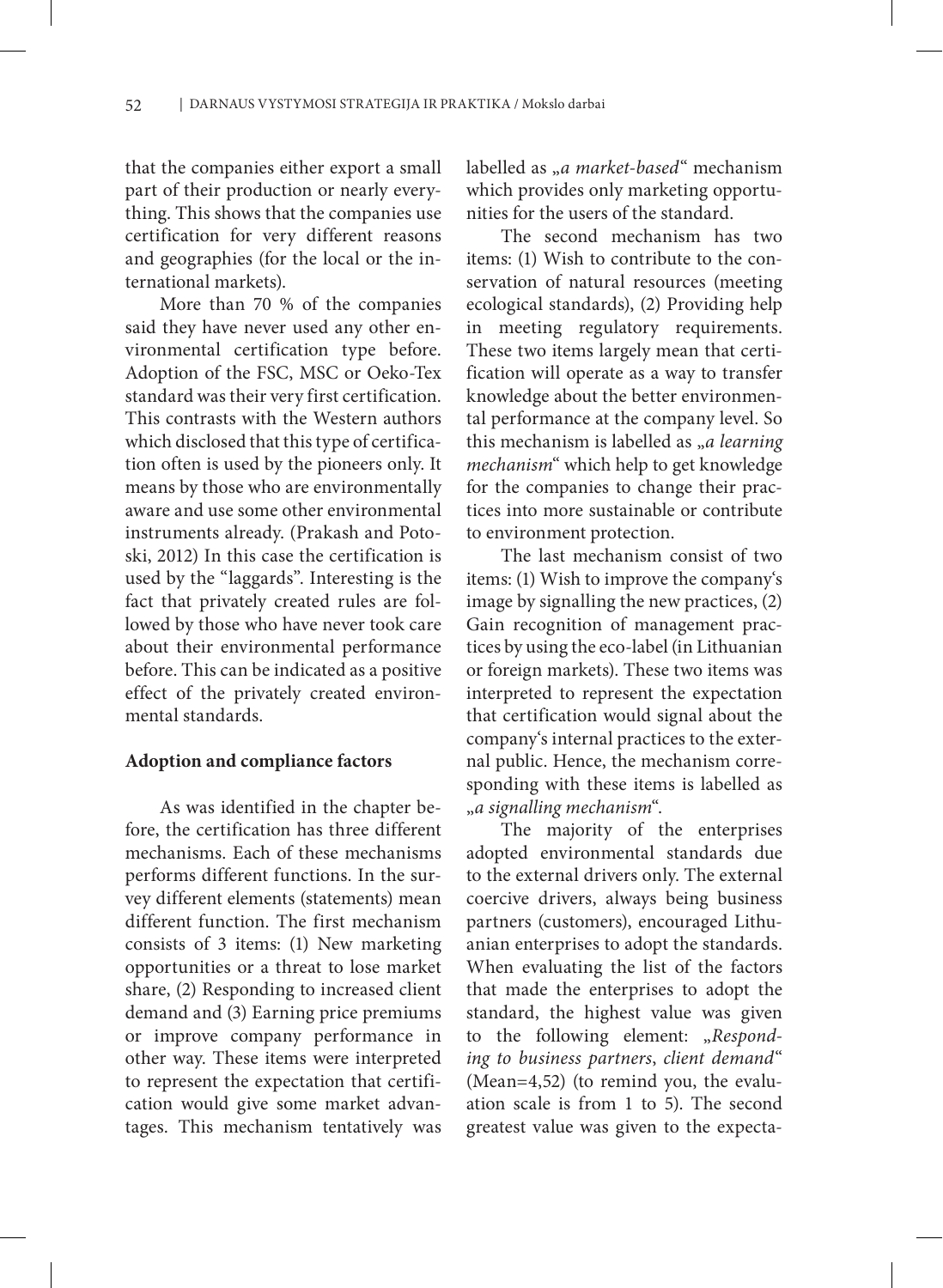tion "*Gain access to certified markets*" (Mean=4,08). It means that the majority of the enterprises expected certification to work as the market-based mechanism which would help to meet the market needs or would provide other market advantages (access to certified markets, etc.). It is not surprising that the statements reflecting the certification (two of them just cited above) as a market-based mechanism has got the highest average value (Mean=3,92). It means that certificate holders expected the certification to bring some market advantages.

The statements reflecting mechanism labelled as a signalling mechanism has got the second highest average value (Mean=3,79): *"With to improve company's image"* and *"A possibility to use the logo (in Lithuanian market or abroad)"*.

The least average value was given to the statements reflecting a learning mechanism (Mean=3,37): "Wish to contribute to the conservation of natural resources", "An assumption that the compliance with the standard may help in meeting regulatory requirements".

Since we know what drives the enterprises to adopt voluntary environmental standards, we can look at the factors that help them to comply with the rules. There were no statistically significant differences between the compliance factors that were listed in the survey. However, the majority of the enterprises said "*There is an appointed person who ensures the compliance with the standard's rules*." (Mean=4,17) It means the responsibility rests with one person only. Interestingly, the second greatest value was given to the following factor: "*Because the standard is non-governmental and voluntary, the compliance is only the matter of honour"*

(Mean=3,99). It is interesting when taking into account how much effort and resources are spent on control mechanisms (audits) from both sides: organizations have to create effective control mechanisms, and enterprises have to pay for these audits.

Although a wish to contribute to the conservation of natural resources was not the main driver for the companies to adopt the standard, "*Knowing that compliance with the rules contributes to the solution of the environmental problems"* collect the third greatest value (Mean=3,64).

The factors such as control mechanism (audits) and a threat to lose the standard as well as the consultations before the adoption of the standard got the least value (less than 3,50). It means that the main compliance factors are not external, created by the standard organizations, but more internal emerging from the inside of the companies. Maybe it can be explained by the regulatory system and compliance culture in a country<sup>10</sup> when the enterprises assume that the compliance with the rules rests in their hand only and there are no consequences they might face if non-complying.

The effects of the certification at the company level: expectations and satisfactions

The effects of the standards adopted by the enterprises were intended to measure by comparing the adoption factors

<sup>10</sup> Apparently many companies in Lithuanian are tax evaders: the share of the shadow economy expected to remain record high in 2011, accounting for 29 per cent of GDP and 45 per cent of businesses were at least in part involved in illicit activity in 2011 (Lithuanian Free Market Institute, 2011)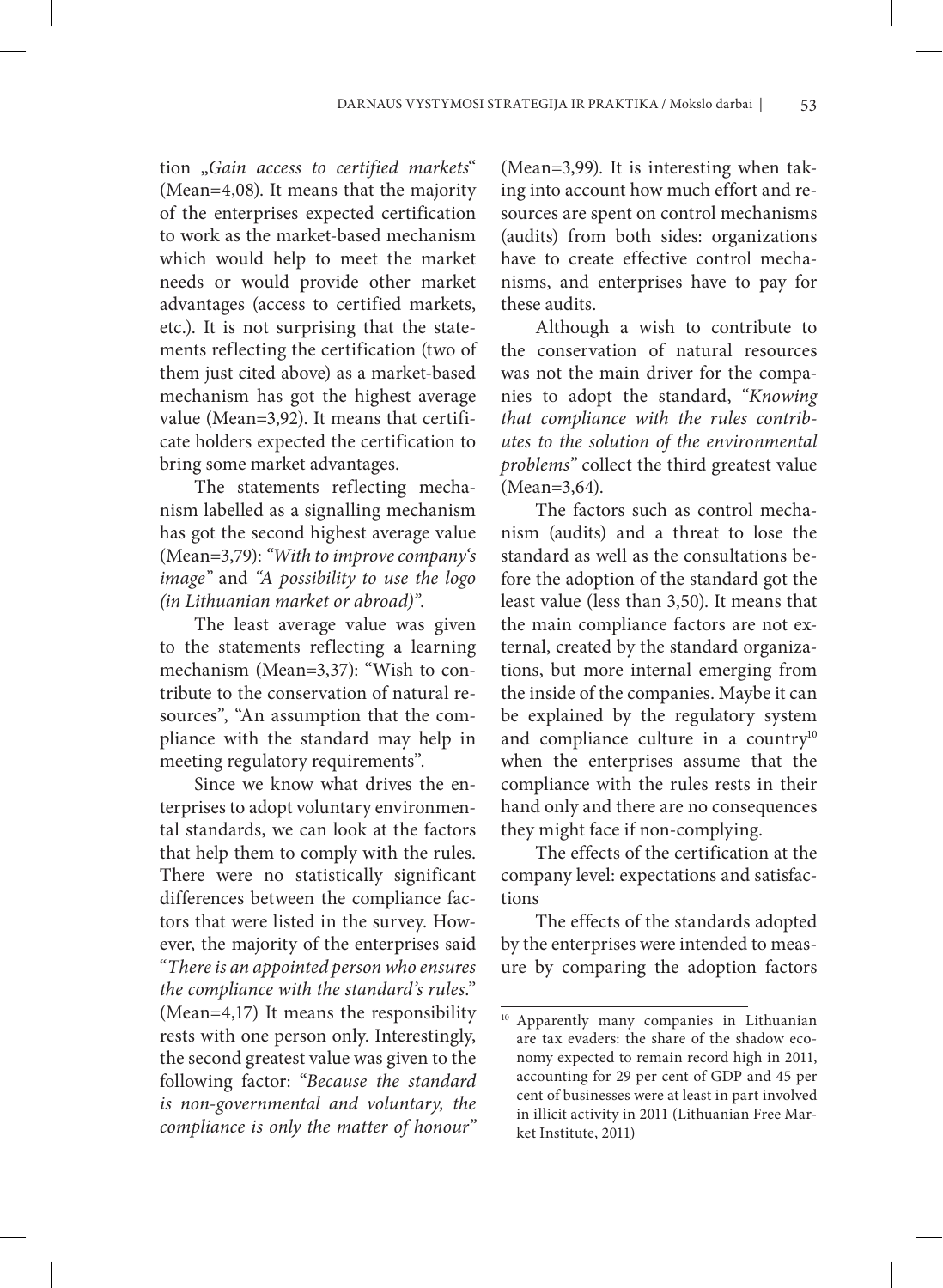(expectations) and the satisfaction after the adoption of the standards and certification.

Although the main adoption factor was the demand from clients (it means the enterprises expected to satisfy client demand), it turned out that after the certification procedure majority of the enterprises were most satisfied with the fact that they gained access to certified markets or didn't lose their current market share (Mean=3,89). It means that while the satisfaction was higher with the factor other than the main adoption factor, both the primary expectation and the satisfaction factors were related to the market benefits. It means that certification functions best as the market-based mechanism.

However, the second element which gained the highest evaluation was "*Improved image by signalling the new practices"* (Mean=3,76). This element represents signalling mechanism. And the third element was an assumption that "*Now the enterprise contributes to the conservation of natural resources*" (Mean=3,46). This element represents learning mechanism.

To compare the evaluation of the three mechanisms the average values were deduced from the elements representing each mechanism. (See Picture 1)

Statistically the elements representing the market-based mechanism collected the highest evaluation (Mean=3,92) as adoption factors. However, after the certification procedure and some experience with the standard respondents evaluated these elements the worst (Mean=3,27). It is the highest difference (decrease is 0,65) of the evaluation before the adoption of the standard and after. It means that enterprises expected the certification to work as a market-based instrument; however, after some experience they were disappointed. The meaning is statistically significant as the p-value=0,000.

Interesting to notice, that answering the question "What factors would motivate other companies to become certified" the absolute majority of the respondents indicated again that only the benefits provided by the certification as a market-based mechanism would encouraged other companies to become certified (access to certified markets, increased client demand, earn price premiums, etc.).

The second highest evaluation before the adoption of the standard was given to the elements representing the signalling mechanism (Mean=3,76) and this mechanism gained the greatest value sometime after (Mean=3,53). Although the given value decreased least (0,23), the satisfaction was still lower than the expectations. Again, the meaning is statistically significant as the p-value=0,009.

The least value before adopting the standard was given to the elements representing the certification as the learning mechanism (Mean=3,37). After the certification this mechanism gained the middle value (Mean=3,53) and the decrease was 0,4. The meaning is statistically significant as the p-value=0,000.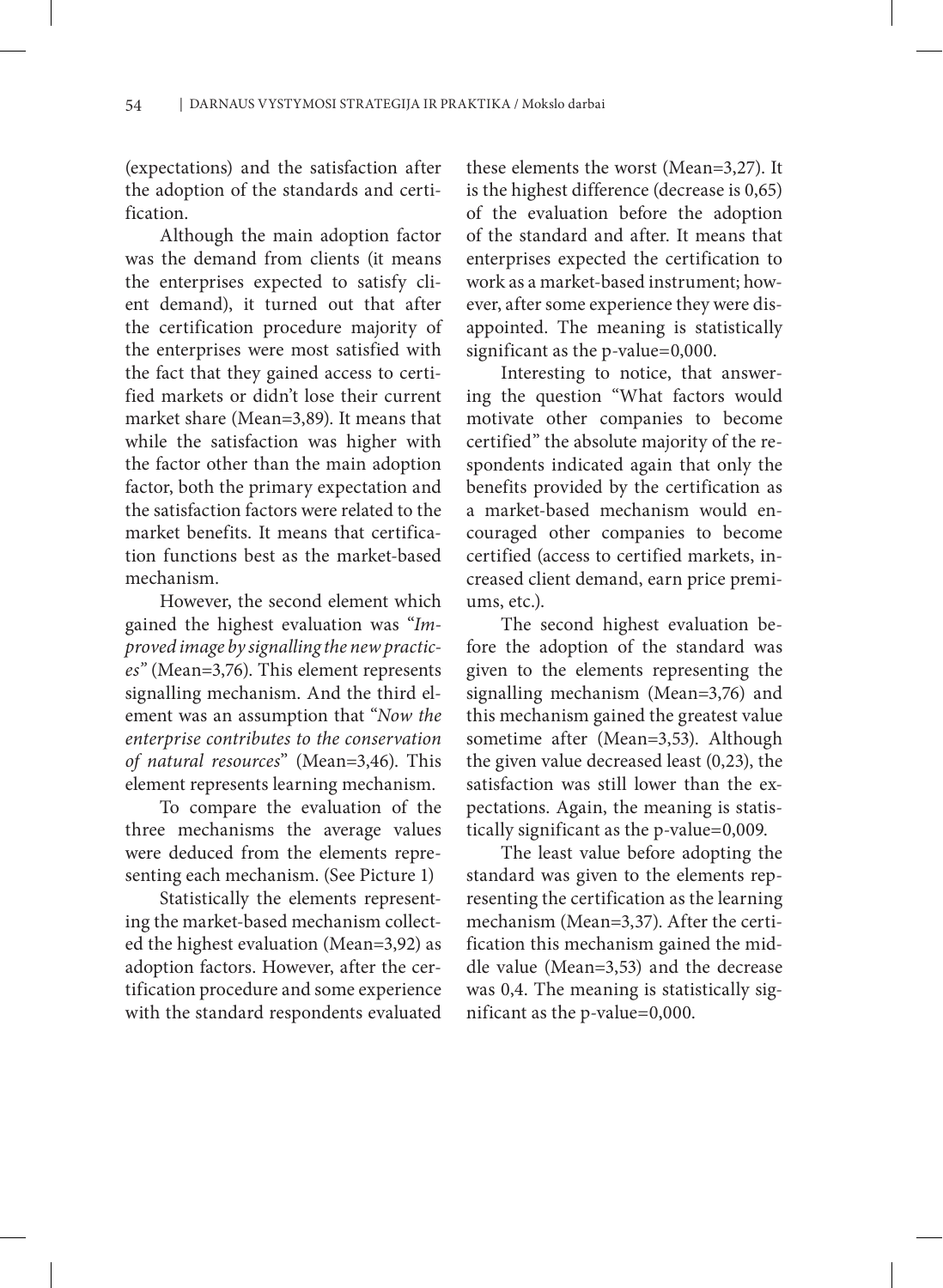



## **CONCLUSIONS**

- Over 70 % of the companies are cer- $1.$ tified no longer than 5 years, which means that they are newly certified companies. This indicates that an environmental certification is still very new in Lithuania.
- Certification can operate as one (or 2. more) of the three governance mechanisms: as a market-based mechanism that provides market advantage; as a learning mechanism that transfer knowledge; and as a signalling mechanism that helps to inform others about the firm's practice.
- The majority of the enterprises ex- $3.$ pected certification to work as the market-based mechanism which would help to meet the market needs or would provide other market advantages (client demand, access to certified markets, etc.).
- The least what enterprises expected  $4.$ is to learn something new from the certification process and use of the standard - the least average value was given to the statements reflecting a learning mechanism.
- There were no statistically signifi-5. cant differences between the compliance factors that were listed in the survey. However, the majority of the enterprises indicated that the responsibility rest with one appointed person in the enterprise.
- Although the main adoption factor 6. was the demand from the, it turned out that after the certification majority of the enterprises were most satisfied with the fact that they gained access to certified markets and didn't lose their current market share.
- $\overline{7}$ . While the satisfaction (after certification) was higher with the factor other than the main adoption factor,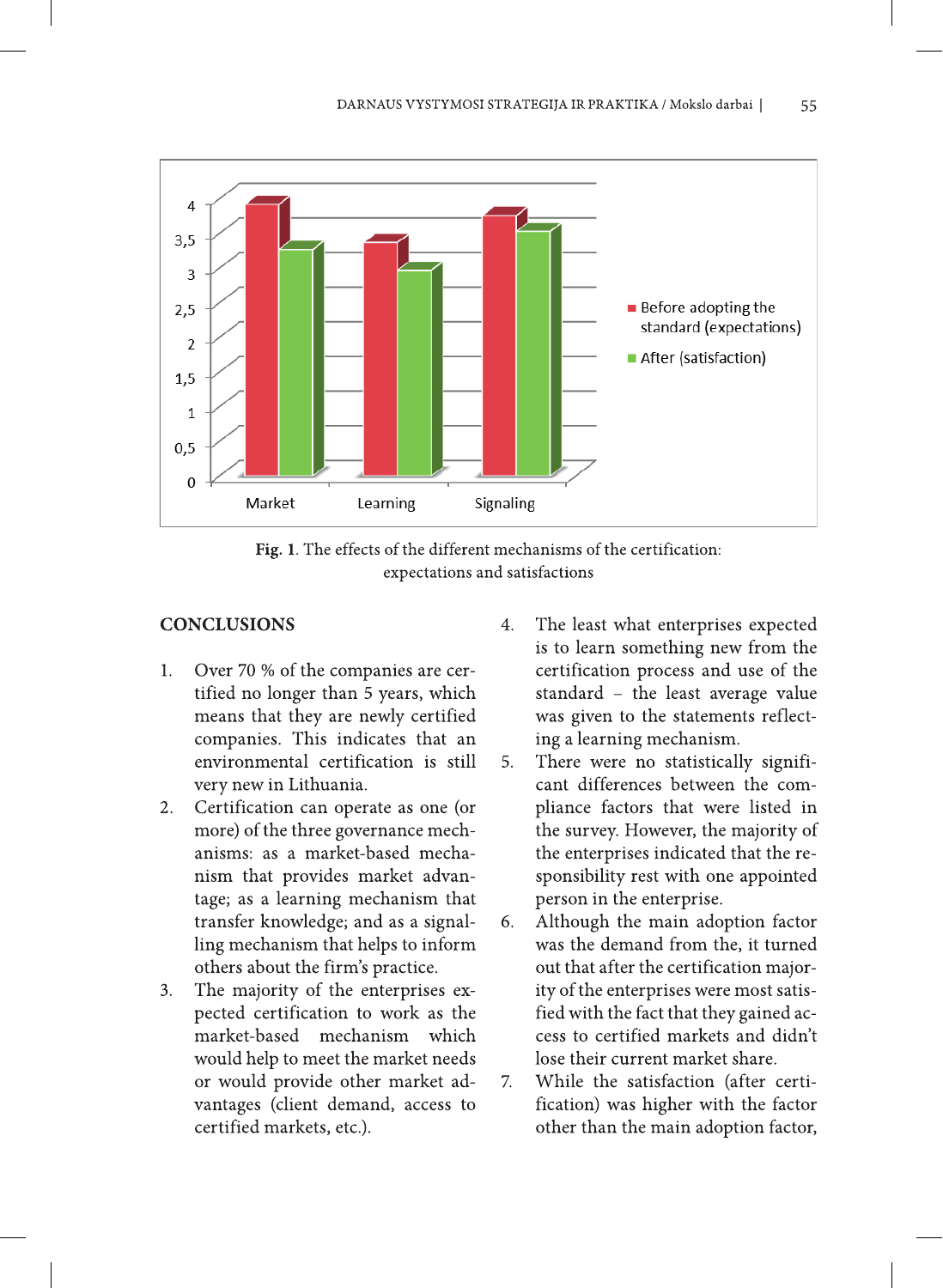both the primary expectation and the satisfaction factors were related to the market benefits. It means that certification functions best as the market-based mechanism. This can be confirmed statistically as all the elements together representing the market-based mechanism in the questionnaire collected the highest evaluation.

### **REFERENCES**

- 1. Auld, G., Gulbrandsen, L. H., McDermott, C. L. 2008. Certification Schemes and the Impacts on Forests and Forestry. *Annual Review of Environment and Resources,* 33, p. 187–211.
- 2. Bartley, T. 2003. Certifying Forests and Factories: States, Social Movements, and the Rise of Private Regulation in the Apparel and Forest Products Fields. *Politics and Society*, 31 (3), p. 433– 464.
- 3. Bartley, T. 2007(a). How Foundations Shape Social Movements: The Construction of an Organizational Field and the Rise of Forest Certification. *Social Problems*, 54 (3), p. 229–255.
- 4. Bartley, Tim. 2007(b). Institutional Emergence in an Era of Globalization: The Rise of Transnational Private Regulation of Labor and Environmental Con-

ditions. *American Journal of Sociology*, 113 (2), p. 297–351.

- 5. Carlsen, K., C. P. Hansen, et al. 2012. Factors affecting certification uptake — Perspectives from the timber industry in Ghana. *Forest Policy and Economics* 25(0), p. 83-92.
- 6. Goyert, W., R. Sagarin, et al. 2010. The promise and pitfalls of Marine Stewardship Council certification: Maine lobster as a case study. *Marine Policy* 34(5), p. 1103-1109.
- 7. Lithuanian Free Market Institute. 2011. A survey of the lithuanian economy 2011/2012 (1), p. 12.
- 8. Morris, M. and N. Dunne. 2004. Driving environmental certification: its impact on the furniture and timber products value chain in South Africa. *Geoforum* 35(2), p. 251-266.
- 9. Pérez-Ramírez, M., S. Lluch-Cota, et al. 2012. MSC certification in Argentina: Stakeholders' perceptions and lessons learned. *Marine Policy* 36 (5), p. 1182-1187.
- 10. Prakash, A., Potoski, M. 2012. Voluntary environmental programs: A comparative perspective. *Journal of Policy Analysis and Management,* 31(1), p. 123-138, 132.
- 11. Ecolabelindex website: http://www.ecolabelindex.com [accessed on 10 Sept 2012]

# **NEVYRIAUSYBINIS APLINKOSAUGINIS SERTIFIKAVIMAS: SAVANORIŠKŲ STANDARTŲ DIEGIMAS ĮMONĖSE, JŲ LAIKYMASIS IR POVEIKIS**

### **Ieva Misiūnė**

### *Santrauka*

*Didelis skaičius savanoriškų aplinkosaugos standartų buvo suskurti paskutiniais dešimtmečiais. Tai standartai, padedantys gaminti prekes arba teikti paslaugas aplinkai palankesniu būdu, palyginus su kitais tos pačios rūšies produktais arba paslaugomis. Šių standartų fenomenas yra tai, jog dauguma jų yra sukurta nevyriausybinių organizaci-*